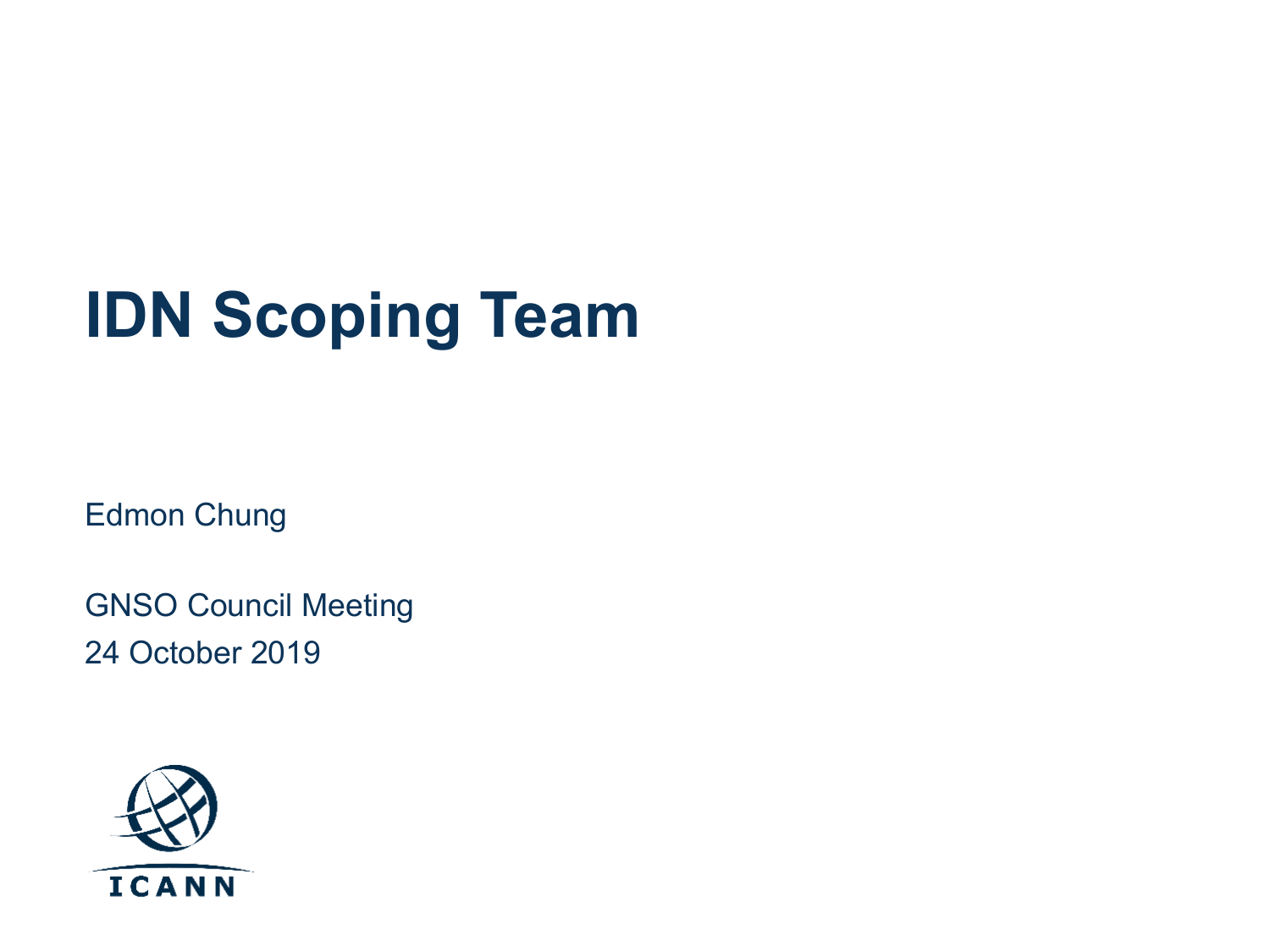## **Background**

- ⊙ The IDN Scoping Team was tasked by the GNSO Council to:
	- Ø **Consider** the topic of IDNs holistically and accordingly, consider the likely issues that may require some form of resolution
	- Ø **Consider** if the issues identified are well understood, researched, and analyzed, especially in existing in staff reports
	- Ø **Make a recommendation** to the GNSO Council on the proper mechanisms(s) to address the issues
	- Ø **Make a recommendation** to the GNSO Council on the preferred method for coordination with the ccNSO
- ⊙ The IDN Scoping Team has been meeting on a bi-weekly basis since August 2019 and has concentrated on reviewing two key documents:
	- Ø **IDN Implementation Guidelines**
	- Ø **IDN Variant TLD Recommendations**

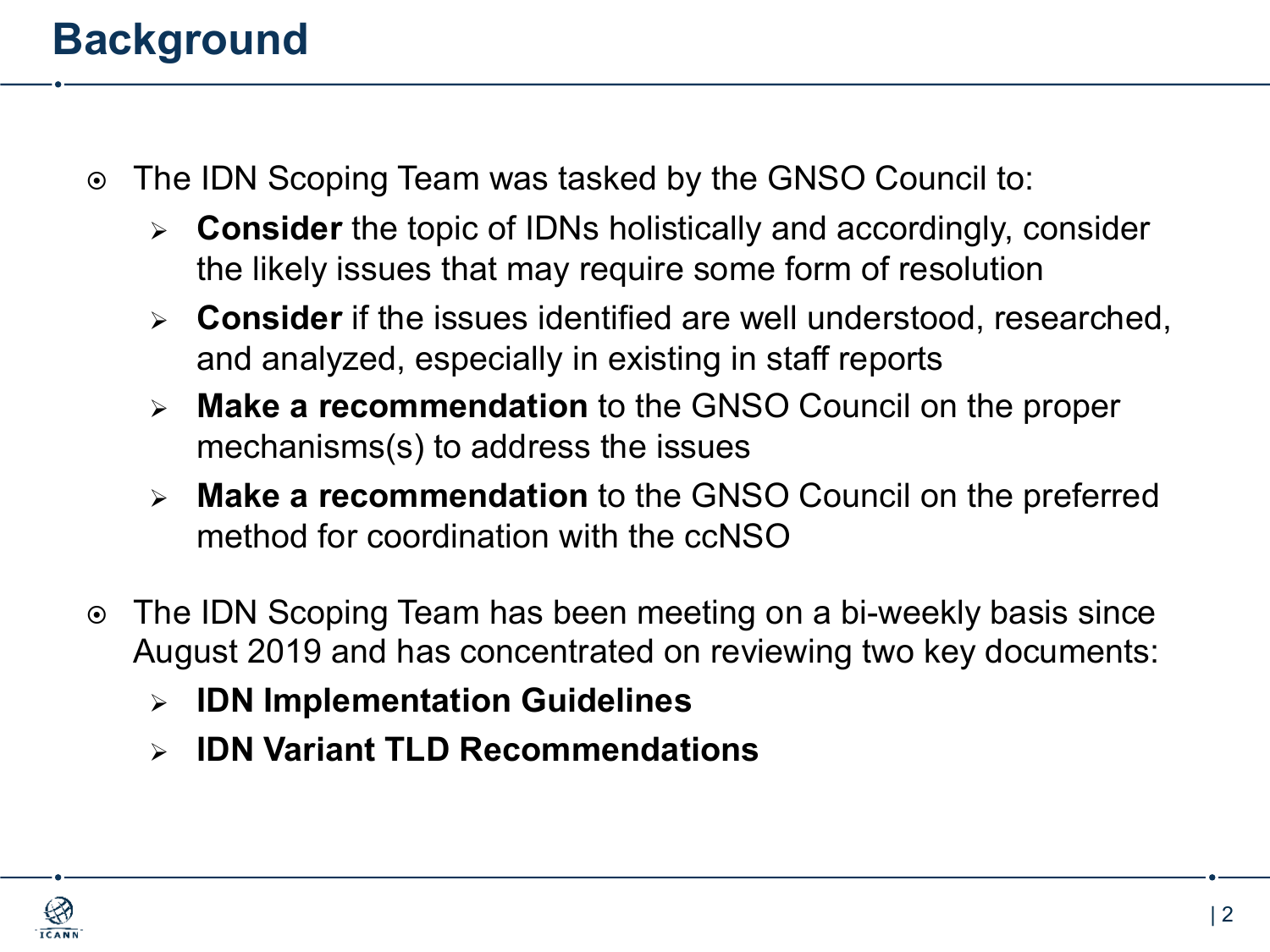## **Initial Findings: Two Groups of Issues**



### **Operational Issues**

- o Potential differences between IDN Guidelines and RA
- o Updating and evolving IDN tables



### **Policy Issues**

- o Process to update IDN Implementation Guidelines
- o Second-level variant requirements, especially same-entity, and all of the accompanying impacts to other processes and policies (**string requirements, string similarity, transfers, RPMs, RA, EBERO, etc.**)

Some concerns expressed that there is insufficient expertise on the small team to properly understand the impacts to other processes and policies (e.g., RPMs).

Are other Councilors/GNSO community interested in joining? Is there need for SMEs during this scoping stage?

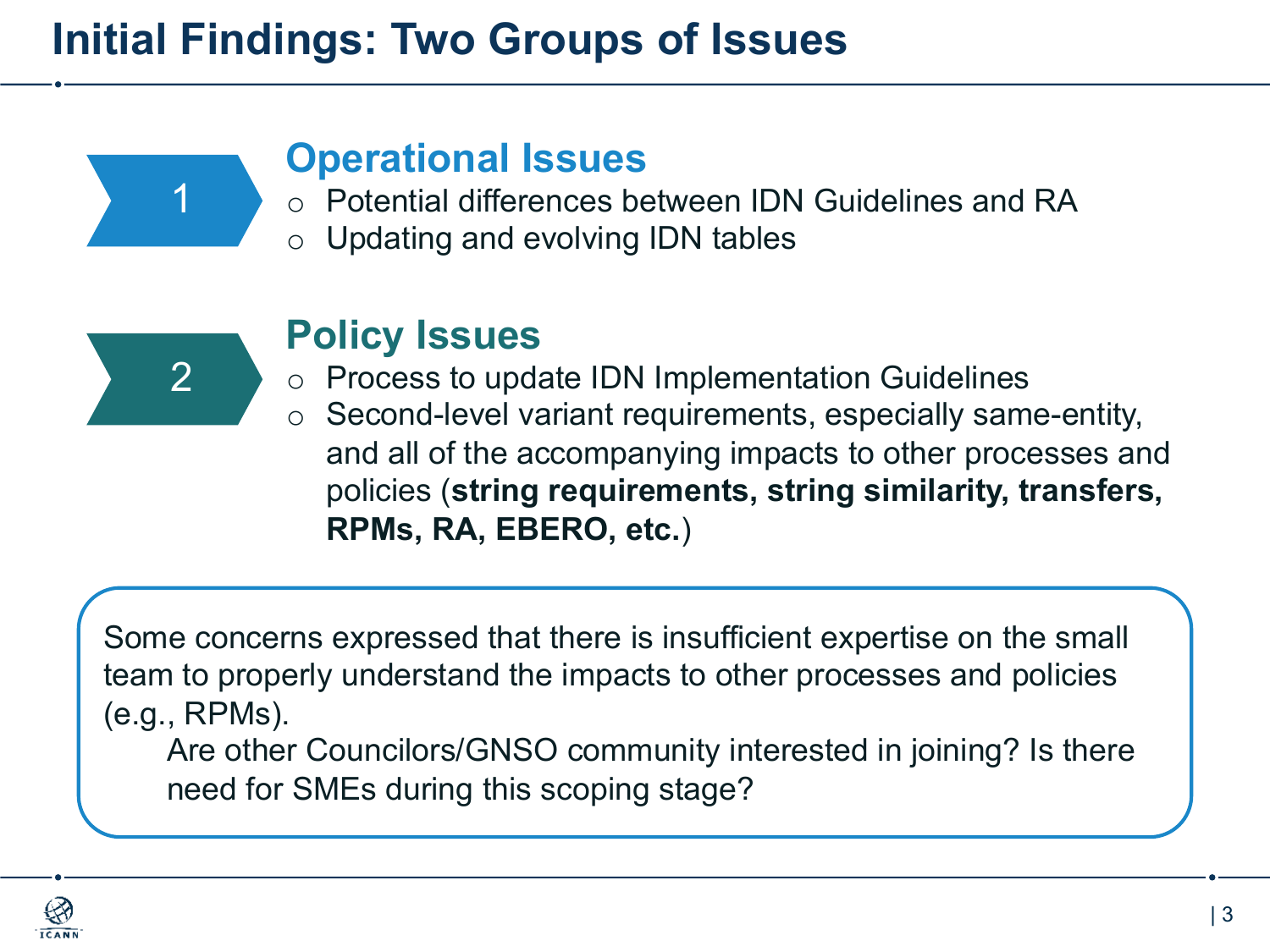#### **About the Staff Papers in General**

The small team is largely in agreement with the findings and recommendations in the staff papers

#### **However…**

Policy development is needed, even if to codify staff recommendations;

Any subsequent PDP is not required to adopt staff recommendations



#### **Mechanisms to Complete Work**

The small team believes that two streams of work may be needed:

- 1) Direct interaction between ICANN org & affected parties for operational issues;
- 2) A policy development track

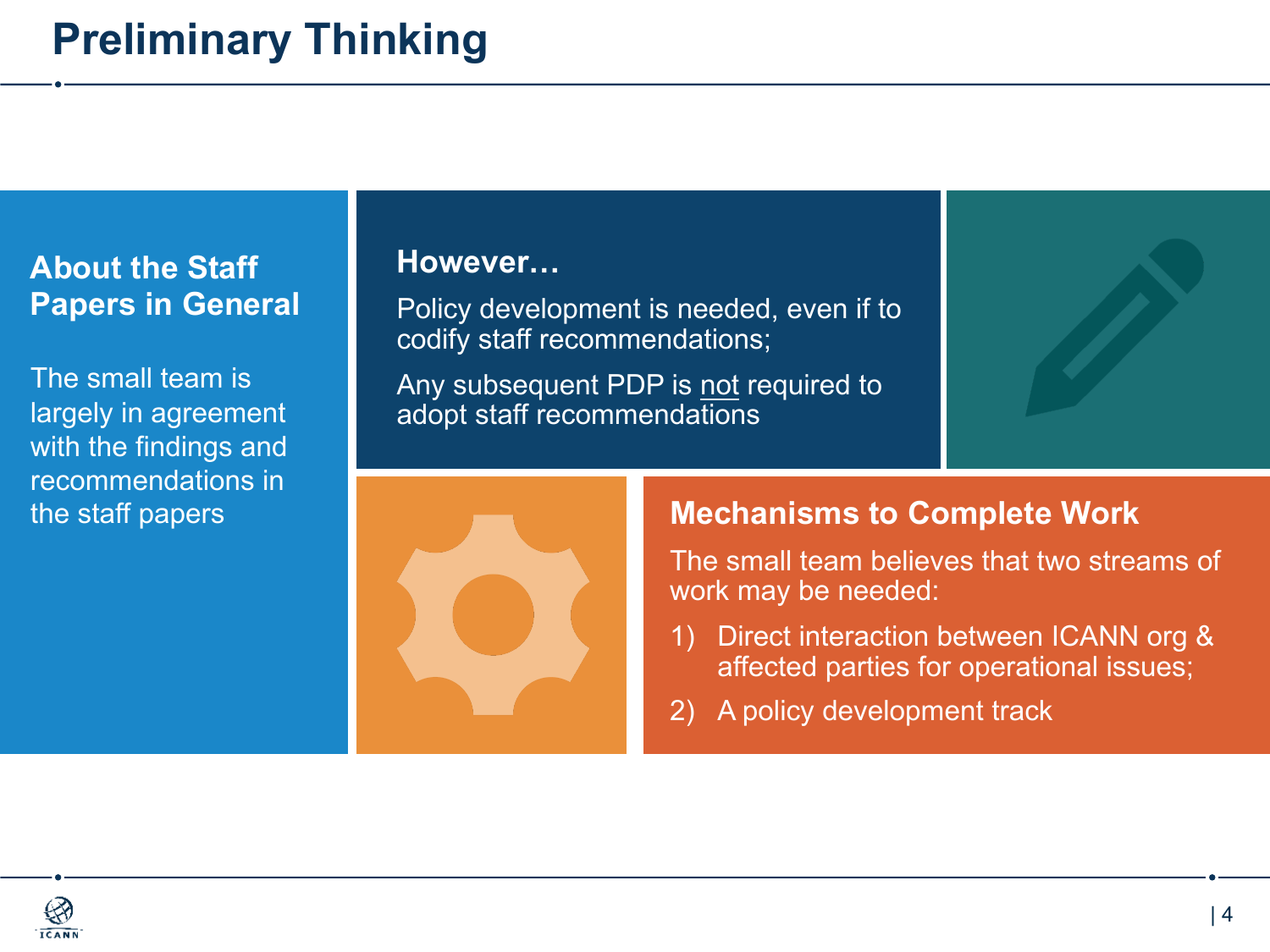- ⊙ Because there is policy development for both the GNSO and ccNSO, **CCWG does not make sense**.
- ¤ The GNSO/ccNSO scoping teams each already had **liaisons** and the small team believes **this practice should be maintained** if/when policy development is initiated.
- ¤ While no agreement on coordination mechanism, at a minimum, **PDP leadership and/or liaisons could meet on a regular basis** (e.g., every two weeks) to coordinate.